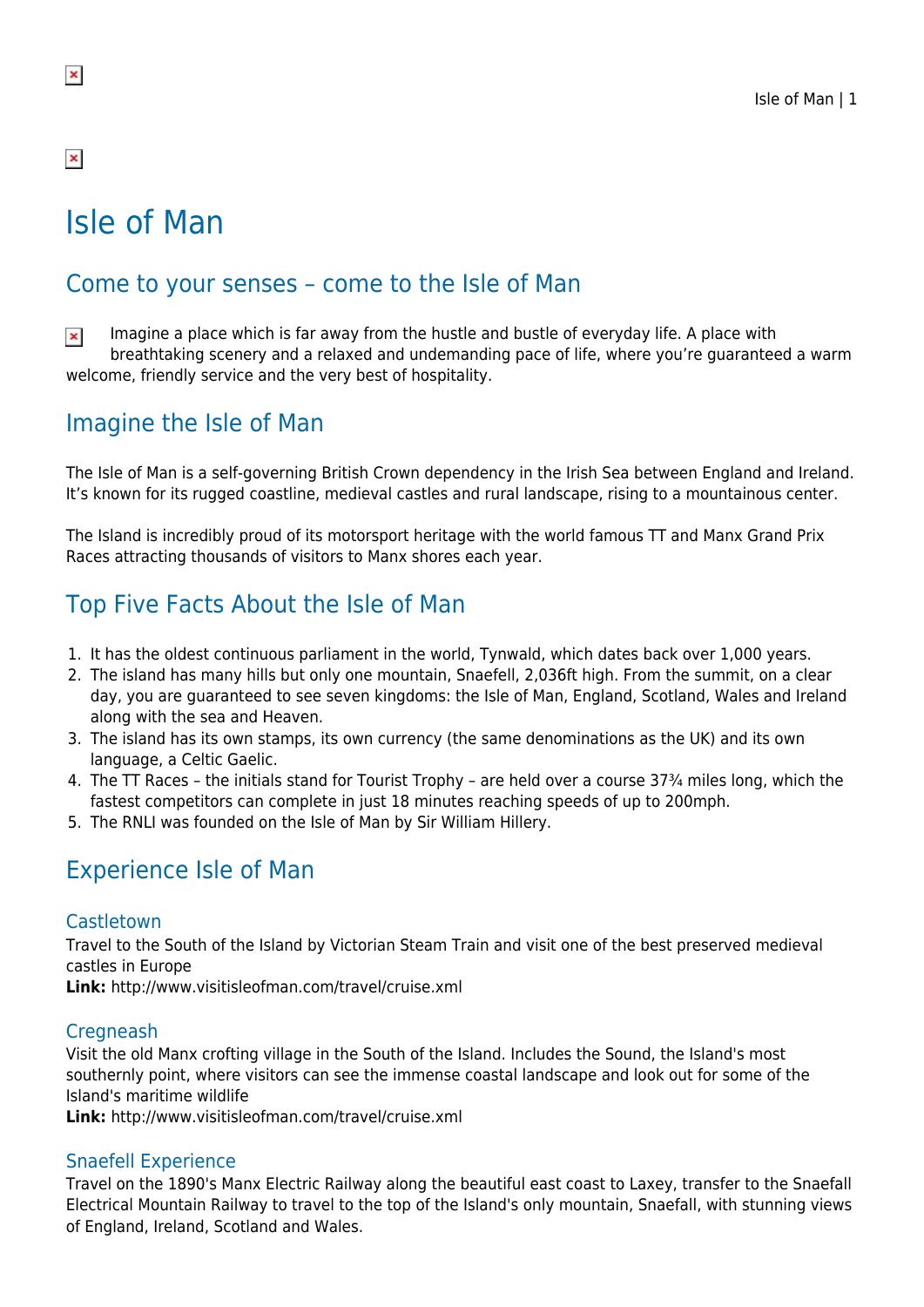**Link:** http://www.visitisleofman.com/travel/cruise.xml

#### Peel

Visit the west of the Island and the acclaimed interactive museum House of Manannan that explores the Island's Celtic, Viking and Maritime Heritage. You can smell the famous Manx Kippers being smoked using oak chips in a centuries old tradition.

**Link:** http://www.visitisleofman.com/travel/cruise.xml

#### Laxey

Travel on the 1890's Manx Electrical Railway along the east coast of the Island and visit the Great Laxey Wheel, the largest working water wheel in the world built in 1854. **Link:** http://www.visitisleofman.com/travel/cruise.xml

#### Isle of Man Trike Tours

Enjoy a unique TT experience of a full lap with commentry of the famous TT course onboard a luxury trike. **Link:** http://www.visitisleofman.com/travel/cruise.xml

#### Walking exploration

The Isle of Man is a walkers' paradise, with an incredible variety of terrain packed into its modest size. **Link:** http://www.visitisleofman.com/travel/cruise.xml

#### Golf

The Isle of Man has nine excellent golf courses with Castletown offering a premier links course including hire of equipment.

**Link:** http://www.visitisleofman.com/travel/cruise.xml

#### Segway Tour

Glide across Douglas promenade or a Forest safari thgrough the plantations. **Link:** http://www.visitisleofman.com/travel/cruise.xml

#### The Isle of Man's Political History

Explore the Island's key political sites past and present **Link:** http://www.visitisleofman.com/travel/cruise.xml

### Port Info

**Time zone :** GMT **Operational Hours :** 24hrs **Latitude and Longtitude :** 54° 08'.7N – 04° 28'.2W **Prevailing weather :** Winds: NNE through E to SE **Anchorage position :** Douglas Head: 212° x 0.8′ 14mtr depth. **Distance to landing stage: Max 15mins by ships launch Berth information :** Victoria Pier outside – protected with vertical & Yokohama fenders **Vessel length :** 140mtr upto 155mtr in certain cases **Vessel width :** No restriction **Air draft :** No restrictions **Vessel draft :** 5.5 / 6.0mtr depending on size of the vessel **Depth on berth :** High tidal range from -0.2 to 8.3 above